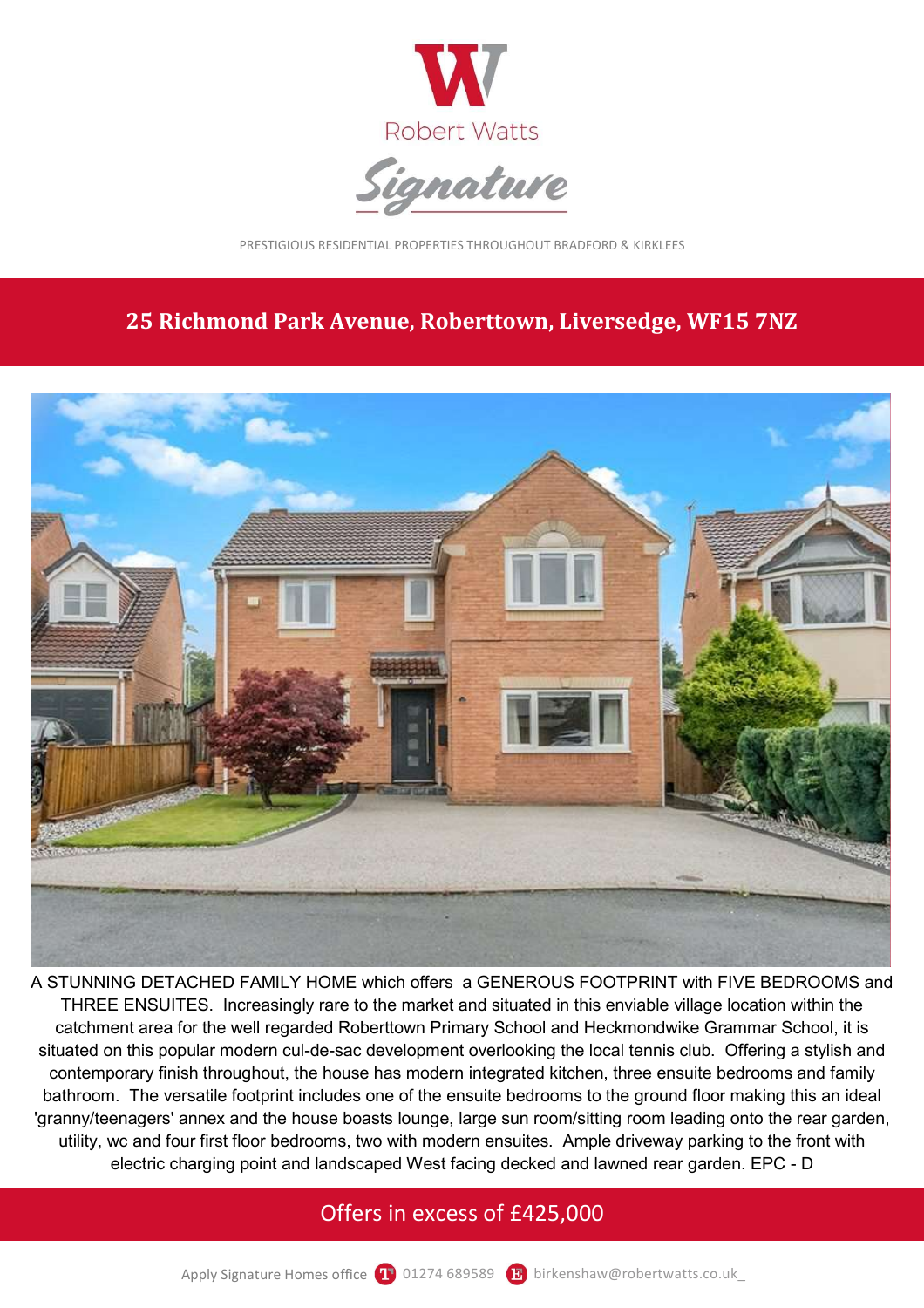# **25 Richmond Park Avenue, Roberttown, Liversedge, WF15 7NZ**

**ENTRANCE HALL** With feature glass balustrade to staircase.

**GUEST CLOAKROOM** Vanity sink and wc. Chrome heated towel rail.

#### **LOUNGE 14'9" x 10'10" max (4.5m x 3.3m max)**

Having inset living flame gas fire with pebble effect finish. Double doors to kitchen.

#### **KITCHEN 23'11" x 8'10" max (7.3m x 2.7m max)**

Having a modern range of wall and base units with high gloss finish, Quartz worktops, breakfast bar, inset sink and mixer tap and pull out larder cupboard, full height fridge and freezer, Neff dishwasher and double electric oven with 'hide and slide' doors and warming drawer and induction hob. Two contemporary vertical radiators and LED lighting. Doors leading to Sun Room.

# **SUN ROOM/SITTING ROOM 24'3" x 12'2" (7.4m x 3.7m)**

Two radiators and air conditioning unit allowing this great space to be used all year round. Doors leading to garden.

## **UTILITY ROOM 5'11" x 4'11" (1.8m x 1.5m)**

Plumbing for auto washer and dryer. Full height cupboard.

## **BEDROOM TWO 12'2" (3.7) x 8'2" (2.5) plus robes**

First floor bedroom having fitted sliding wardrobes.

**EN SUITE** Modern suite comprising glazed, double walk-in shower, wc and hand wash basin. Useful storage cupboard and tiling to walls and floor.

## **BEDROOM ONE 13'5" (4.1) x 12'2" (3.7) plus robes**

First floor bedroom with fitted wardrobes and built in shelving.

**EN SUITE** Three piece modern suite comprising glazed shower cubicle, wc and hand wash basin. Tiling to walls and floor and chrome heated towel rail.

## **BEDROOM THREE 13'5" (4.1) x 8'6" (2.6) plus robes**

Ground floor bedroom having fitted wardrobes. Feature vertical radiator. This bedroom makes an ideal granny/'teenagers annex'.

**EN SUITE** Three piece modern suite comprising glazed shower cubicle, wc and hand wash basin. Tiling to walls and floor and chrome heated towel rail.

## **BEDROOM FOUR 10'6" (3.2) x 7'7" (2.3) plus robes**

First floor bedroom with fitted wardrobes.

# **BEDROOM FIVE 9'10" x 9'2" max (3m x 2.8m max)**

First Floor bedroom.

**HOUSE BATHROOM** Three piece suite comprising P-shaped bath with integral shower over and glazed shower screen, wc and vanity sink. Tiling to walls and floor and chrome heated towel rail.

**EXTERIOR** The property benefits from a resin double driveway providing off street parking and electric car charging point with lawned garden to the front. Landscaped lawned garden and decked area to rear with lean to storage shed overlooking tennis courts.

The Fixtures & Appliances included have not been tested and therefore no guarantee can be given that they are in working order.

Every care has been taken with the preparation of these sales particulars, but complete accuracy cannot be guaranteed. If there is any point, which is of particular importance you should obtain independent verification, or we will be pleased to check them for you. These sales particulars do not constitute a contract or part of a contract.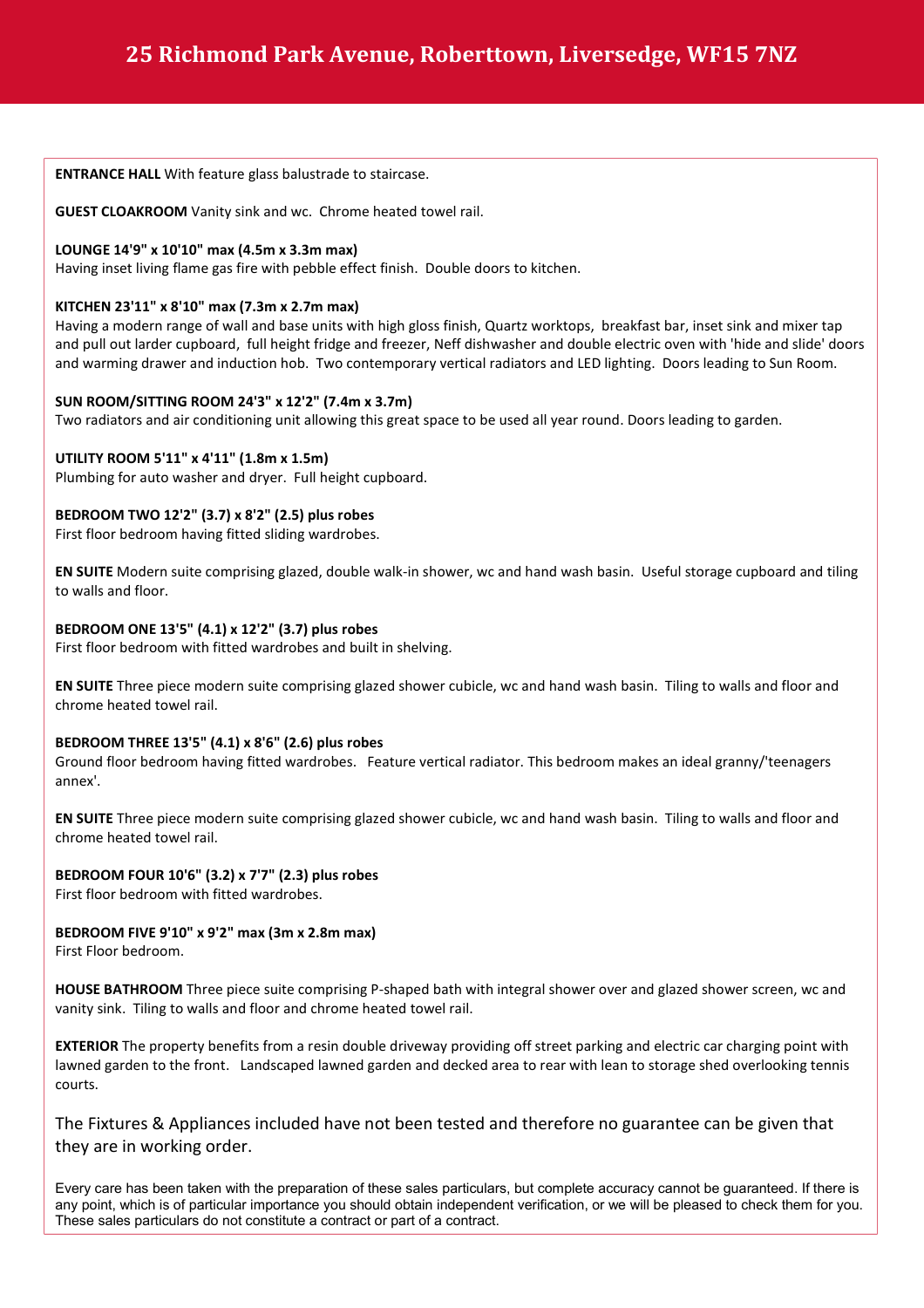